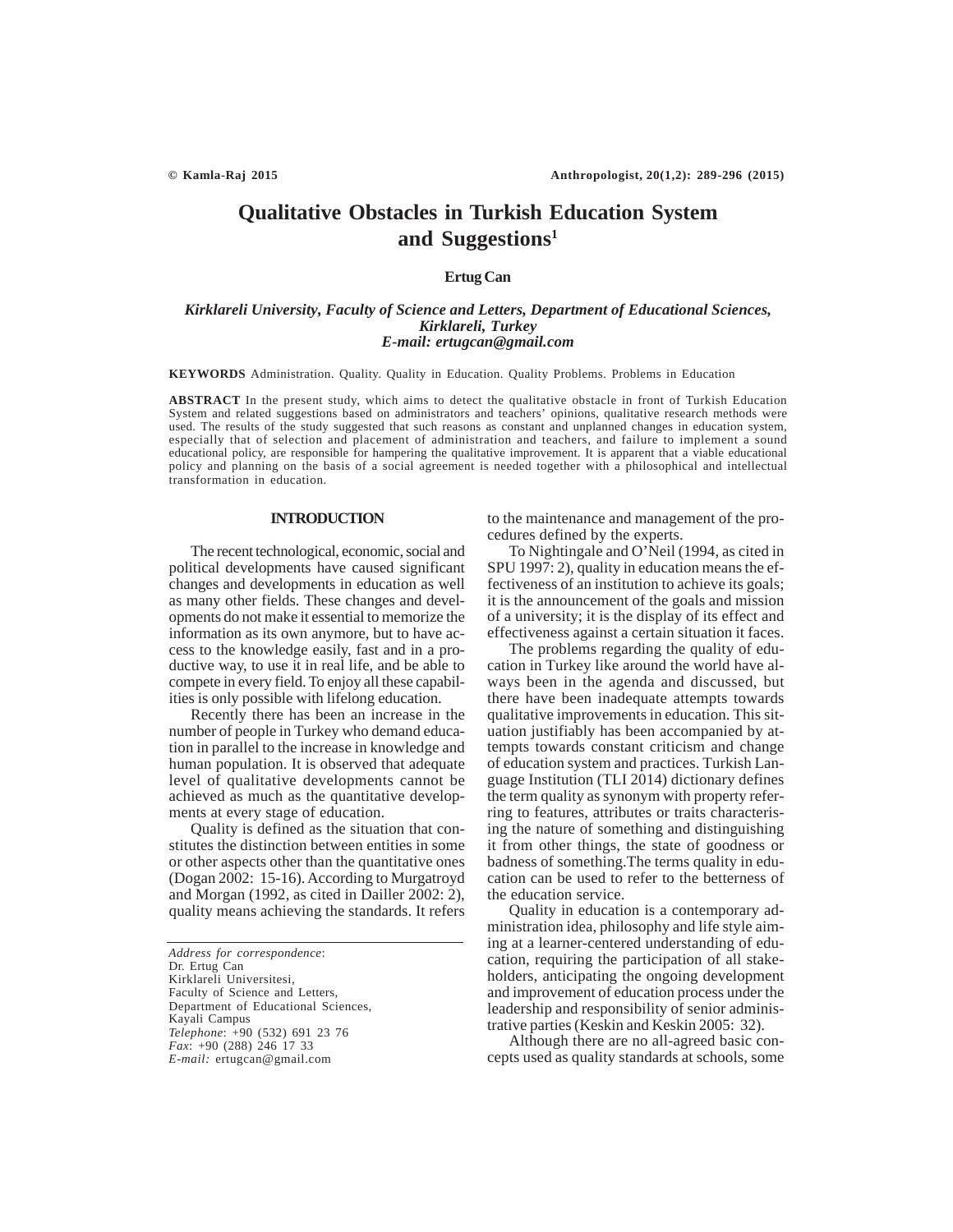general quality indicators can be said to include student achievement, teacher quality, teacherpractices/classroom organization and the quality of school administration.

According to the OECD data (2012: 5-170), schools and students with disadvantages need qualified education and that economical, social and political reasons hinder the improvement of qualified education. It is emphasized that schools, teachers and students in disadvantaged regions should be supported economically, socially, pedagogically, culturally and politically. Equality in quality should be major concern for everyone to get an equal chance of qualified education in order to obtain high performance in education. Policies promoting equality and quality both in the context of system and schools should be followed in order to help everyone succeed in education. Quality concerns regarding education have been costing a fortune. Quality problems regarding education have been causing students failing at school and leading to dropouts, social maladjustment, decrease in job opportunities and regression of social wellness.

To Gunay (2012), Turkey has experienced qualitative improvement in education, but it still suffers qualitative problems.

Several researches (Sunbul 1996; Yilmaz 2000; Bakioðlu and Can 2010; Aksoy et al. 2011; ERE 2011; Can 2014d: 67-68) have emphasized the problem of qualityin Turkish education system and defined the components impairing the quality of education, offering some suggestions for improvement.

According to the Education Monitoring Report published by the Education Reform Entrepreneurship (ERE) (2013: 15) there is a need to create a platform on which educators, researchers, policy makers, representatives of public/private institutions and NGOs, academicians can work altogether to improve the quality of education, and in this respect Ministry of National Education [MoNE] has significant responsibilities. Moreover, as a complementary attempt to increase accessibility in education, attempts aiming at improving the quality in education at national level should be prioritized considering the regional differences.

According to Can's study results (2014d: 67- 68) the following current problems have been waiting to be solved in Turkish Education System: frequent and unmethodical changes of the education system, lack of quality in education, national exams, selection, raising and emplacement of managers and teachers, rotation of managers and teachers, insufficiency of professional and technical education and lack of career plannings for managers and teachers.

In Turkey, different indicators are used to show the qualitative improvement in education. However, among them, the results of international exams indicate the quality of education clearly. For example according to PISA-2012 reports (MoNE 2013: 7-12), Turkey ranked under the OECD average scores in the fields of math, science and reading.According to PISA-2012 scores, Turkey ranked 44<sup>th</sup> in Mathematics, 42<sup>nd</sup> in reading and  $43<sup>rd</sup>$  in science among 65 countries. Moreover, Turkey is under OECD average in terms of the rate of highly performing students. These scores also indicate that Turkish educationsystem is at a level which needs to be improved. Furthermore, one of the remarkable data of 2011 statistics of Trends in International Mathematics and Science Study (TIMSS) is that about one-fourth of  $4<sup>th</sup>$  and  $8<sup>th</sup>$  grade students in Turkey did not even achieve the basic level of competencies. This situation is another indicator of a problem in the quality of education.The fact that some comprehensive practices taking place in different fields of education in Turkey have been recently criticized and kept on the agenda by different segments of society and teacher unions, media, administrators and teachers put forth the reality and significance prioritizing the qualitative improvements in parallel with the quantitative improvements in Turkish education system. In this respect, based on these quantitative developments and current problems in Turkish education system, it is of great importance to determine the obstacles hindering the quality of educationand to develop some recommendations based on the views of teachers and administrators.

#### **Objective**

The purpose of the study is to determine the obstacles hindering the qualitative improvements in education and develop feasible recommendations based on administrators' and teachers' views.

#### **METHODOLOGY**

The study is based on a qualitative research method in order to determine the views of administrators and teachers about the obstacles in front of the qualitative improvement in educa-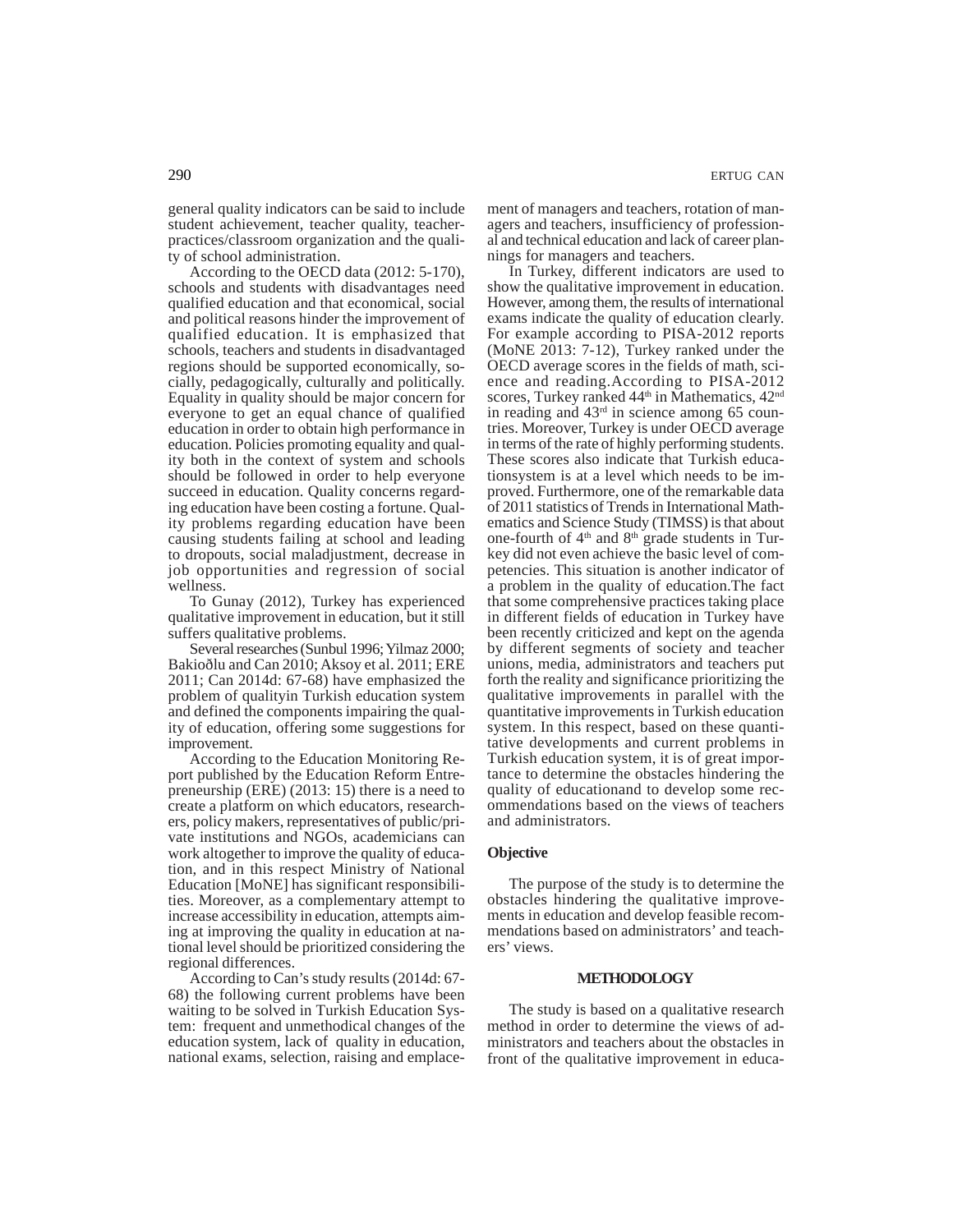tion. The data for the study was obtained from 10 administrators (6 principals and 4 vice principals) and 10 teachers who attend a graduate program at a foundation university in Istanbul (20 participants in total) in the written form using a questionnaire from including 2 open-ended question in 2013-2014 academic year. The obtained data were evaluated by distinguishing them in subcategories via content analysis.

According to Yildirim and Simsek (2006: 64), qualitative research adopts the principle of presenting the descriptive data, which has been collected via multiple ways in many cases about the problem studies, with its full richness and depth.

Making use of results of qualitative research in practice happen in different ways (Altunisik et al. 2002: 225): These include the formation of a platform for practitioners to conduct advanced researches; contribution to institutional and organisational development; helping the practitioners to comprehend their work better; and most importantly it allows the confirmation or disconfirmation of some 'mechanical' relationships established via quantitative data collection and analysis methods, by testing in depth through qualitative methods.

Miles and Huberman (1994, as cited inYildirim and Simsek 2006: 223) follow a three-step data analysis procedure: "data reduction", "data display", and "drawing conclusion and verification".

The literature review (Strauss and Corbin 1990; Dey 1993; Miles and Huberman 1994; Wolcott 1994, as cited in Yildirim and Simsek 2006: 221- 236) suggest that the data analysis process in qualitative studies is mainly based on descriptive and content analysis in general. These steps are defined as description, analysis, interpretation or description, classification and association.

There are six principal components in content analysis (Aziz 2008: 124): data collection, unification, sampling, limitation guidelines, analysis, inference, and reporting the study.

The main goal in content analysis is to reach concepts and associations which can explain the obtained data. The data summarized and interpreted during descriptive analysis are exposed to a finer process during the content analysis and those concepts and themes not noticed with a descriptive approach can be discovered thanks to this kind of analysis (Yildirim and Simsek 2006: 227).

The participants were asked the following questions:

- 1) What are the obstacles in front of the qualitative improvement in Turkish Education System?
- 2) What are your recommendations to ensure qualitative improvement in Turkish Education System?

#### **FINDINGS**

The participating administrators and teachers listed the obstacles hindering the qualitative improvements in education as follows: Physical inadequacies, large classes –inadequacy of classrooms, inadequacy of teachers' economical and personal rights, disgracing teachersand administrators, inadequacy and frequent change of curricula. Failure to train teachers in their fields at a competent level, constant and unplanned change of education system, conducting the educational policies as a part of government policy rather than a state policy and based on ideological basis hinder the qualitative improvement in education.

According to all of the participants (n=20), the inadequacy of selecting, training and employing administrators and teachers, and lack of a career planning for administrators and teachers, central exams based on multiple-choice tests, and prevalence of private courses and private lessons, and inadequacy of teacher training higher education programs hinder qualitative improvement in education.

Other obstacles of qualitative improvement as defined by all of the participating administrators and teacher altogether (n=20) included the failure to consider the opinions of administrators, teachers, parents, students and non-governmental organizations when changing educational policies; nepotism, favouring advocators of a certain ideology when appointing to certain positions, political pressures at every stage of education; teachers' and administrators resistance to change, and regional discrimination.

Moreover, inadequacy and over-politicization of teacher unions, inadequacy of supervision system, disregarding quality as quantitative developments are prioritized, educational policies unable to meet the social demands and expectations, unreliable and unstable transitions between educational stages, employment problems of the graduates, and inadequacy of vocational and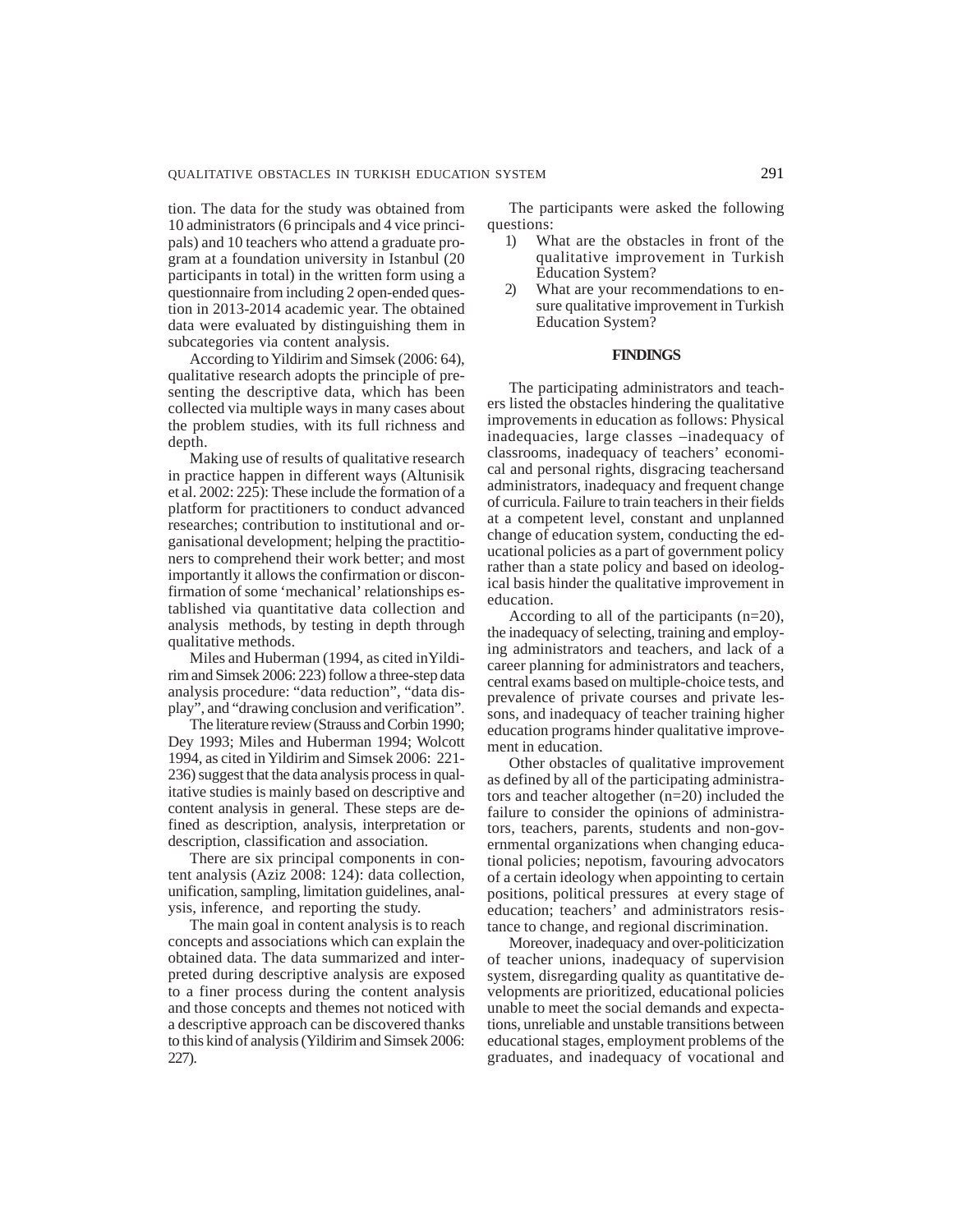technical education were listed as the obstacles hindering the qualitative improvement in education.

The findings of the research reveal that constant changes in the education system adversely affect the quality of the education. Moreover, all of the participating administrators (n=10) mentioned, as distinct from the teachers, that uncertainty, instability and inapplicability of administrator selection and assignment system is a main obstacle.

The participating administrators and teachers mainly made the following suggestions to improve the quality of education: improvement of schools' physical infrastructure, development of education policies as state policies, and implementation of the policies detached from political influences. Administrators' and teachers' economical and personal rights should be enhanced; policies regarding the selection, training and employment of administrators and teachers should be revised; a career planning should be adopted which supports administrators' and teachers' professional development. According to the findings of the study, education should be supported in terms of financial and human resources at every stage, equality of opportunities should be ensured, technological investments should be made equally to every region. An autonomous monitoring system based on guidance in education should be formed; education planning and policy approaches should be implemented with a pluralistic manner, teacher training higher education institutions and programs should be rearranged; moreover participation of all education stakeholders should be involved in the decision-making processes about education; and the findings of education sciences should be employed. The transitions between school stages should no more be based on exams, but instead of an exam-centred approach, the philosophy of accessing the knowledge and using it in the real life should be based on. And finally the philosophy and possibilities of lifelong learning should be popularized in the society.

# **DISCUSSION**

The overcrowded classrooms were found to be a qualitative obstacle in the study. According to the findings in Bakioglu (1994: 18, 1999: 23-38) crowded classrooms are one of the most important factors adversely affecting the educationquality. It is stated that effective school means the schools where instruction and student learnings have the highest quality.

According to TEA (2009) report, overcrowded classes which hinder effective education and instruction, are still a problem for teachers and their students.These findings support the findings of the present study and put forward again that crowded classrooms adversely affect the quality of education.

According to the findings of various research (Tufan 1997; Kuzey 2002; Pervez and Hanif 2003; Guler 2006; Akpinar 2008; Dogan 2008; Rencber 2008) which support the findings of the present research, especially the overcrowded classrooms, inadequate space for game activities, inadequate number of instructional equipment, neglected and unclean classroom are regarded as the main factors causing problems for the teachers. Moreover, overcrowded classrooms cause the teachers struggle excessively, which causes them to suffer tension.

In another study which support the present findings, Gunduz and Can (2011: 756-757) reported that teachers perceive problems regarding the physical conditions at a high level among the other problem areas, and instruction at crowded classrooms one of the important problems.

According to the findings of the present research, inadequacy of teachers' economical and personal rights, disgracing teachers and administrators, inadequacy of curricula are the obstacles hindering the qualitative improvements. According to the findings by Gunduz and Can (2011: 755-757) teachers perceive the problems regarding education administration, curricula, and personal rights at a high level. According to the findings of the same study, teachers perceived the decrease of the prestige of the teaching profession in the society, and inadequacy of wages to meet the daily needs as very important problems.

One of the most remarkable findings of the research was negative effects of national exams based on multiple-questions and prevalence of private course centres and private lessons on qualitative improvements in education. According to the findings by Can (2010: 28), Turkish Education System cannot be isolated from central exams. Exams have become the main objectives at all school stages. This situation has caused the instructional institutions not to perform their main function and incline more to the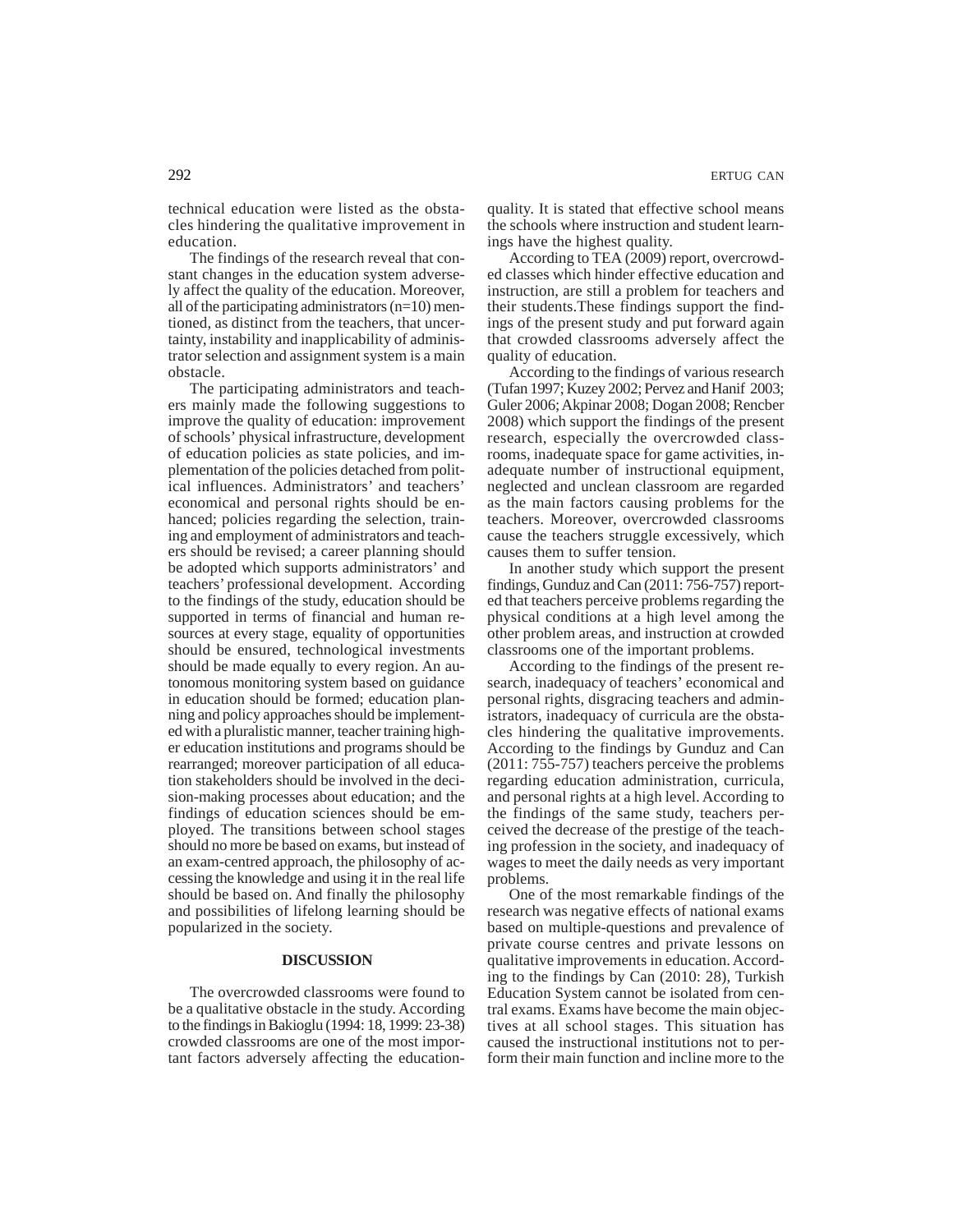practices based on national exams. Students, teachers, administrators and parents have (been made to) attach more importance to multiplechoice exams and exam preparation, rather than educational practices at schools. The national exams have created its private sector paving the way for private course centres, private lessons, etude-education centres and private publications. Financially growing up day by day, this exam sector has become an important pressure group affecting the education policies. This result confirms and supports the finding of the present study.

According to the study findings, the obstacles hindering the qualitative improvements in education included constantly changing the education system as a whole, especially the system regarding the selection, training and employment of administrators and teachers and education.

The new education system (4+4+4) which began to be implemented as of 2012-2013 school year in Turkey has caused serious criticisms by different segments of the society, particularly the teacherunions.This situation also confirms the findings of the present study.

It is also observed that the system regarding the assignment and selection of administrators constantly change in Turkey. For example, according to the regulation published in Official Gazette numbered 29026 (2014) the duties of the administrators who has worked for four years or more as of 14 March 2014 were terminated on 13 June 2014, which is the end of the 2013-2014 school year, without any need for any other transaction. The criticisms regarding the subjectivity and constantly changing nature of conditions demanded from the candidate administrators also confirm the findings of the present study.

As per the law no 5204 issued in 2004 in Turkey, teaching profession was divided into three career steps after candidacy period: teacher, expert teacher and chief teacher, and those completing the candidacy would be appointed as teachers. In 2005 graduate teachers and in 2006 undergraduate teachers were administered the Career Promotion Exam and 92,382 teachers were qualified as expert teacher, while 338 teachers were qualified as chief teacher. However, with its resolution in 2008 Constitutional Court annulled some of the important items of the law no 5204, thus making it impossible to implement the system regarding the teaching career. The lack of a feasible career system for the administrators and teachers support the research findings.

According to research findings by Can (2014a: 53), the reasons hindering the teachers' professional development include the inadequacy of teacher organization and polarization among teachers, constant and unplanned changes in education system, lack of a career planning and failure to ensure career development, unsound teacher training and employment policies, and excluding teachers from decision making procedures. These findings are in conformity and support with the findings of the present study.

Certain issues like the title-status ambiguity of the teaching profession; dilemmas regarding the authority and responsibility; lack of an autonomous, scientific and professional accreditation institution keeps up-to-date the criticisms about the need for taking actions to professionalize teaching in Turkey still a part of the agenda (Eristi 2008: 9).

According to research findings in Can (2013: 307) inadequacy of current education policy and current education planning approaches together with the bureaucratically obstacles adversely affect teachers' professional development.This result is regarded at the same time as the obstacles of qualitative improvement in education.

According to Safran (2014: 2-3), the main problems of Turkish education system include such issues as the training and selection of the teachercandidates, pre-service education and training, teacher employment and working conditions, assignment, displacement and appointment, career development and rewarding, and the status of teacher professions. Today there are 734,000 student registered to all teacher training institutions, of whom a total of 500,000 students are enrolled in 97 education faculties and 184 science and letters faculties. It is stated that the number of candidate teachers awaiting for assignment are 300,000, while this will increase up to 1 million in 4 years, while the number of teachers actually needed by MoNE is only 129,000. This once again emphasize that what matters is not employment but one of quality.

According to research findings in Can (2014b: 338; 2014c: 83), it was highlighted that in Turkey, there is not any urgent need for teachers, but there are teacher candidates waiting to be assigned, the right for pedagogical formation education has been provided to graduates or students of 360 different university student face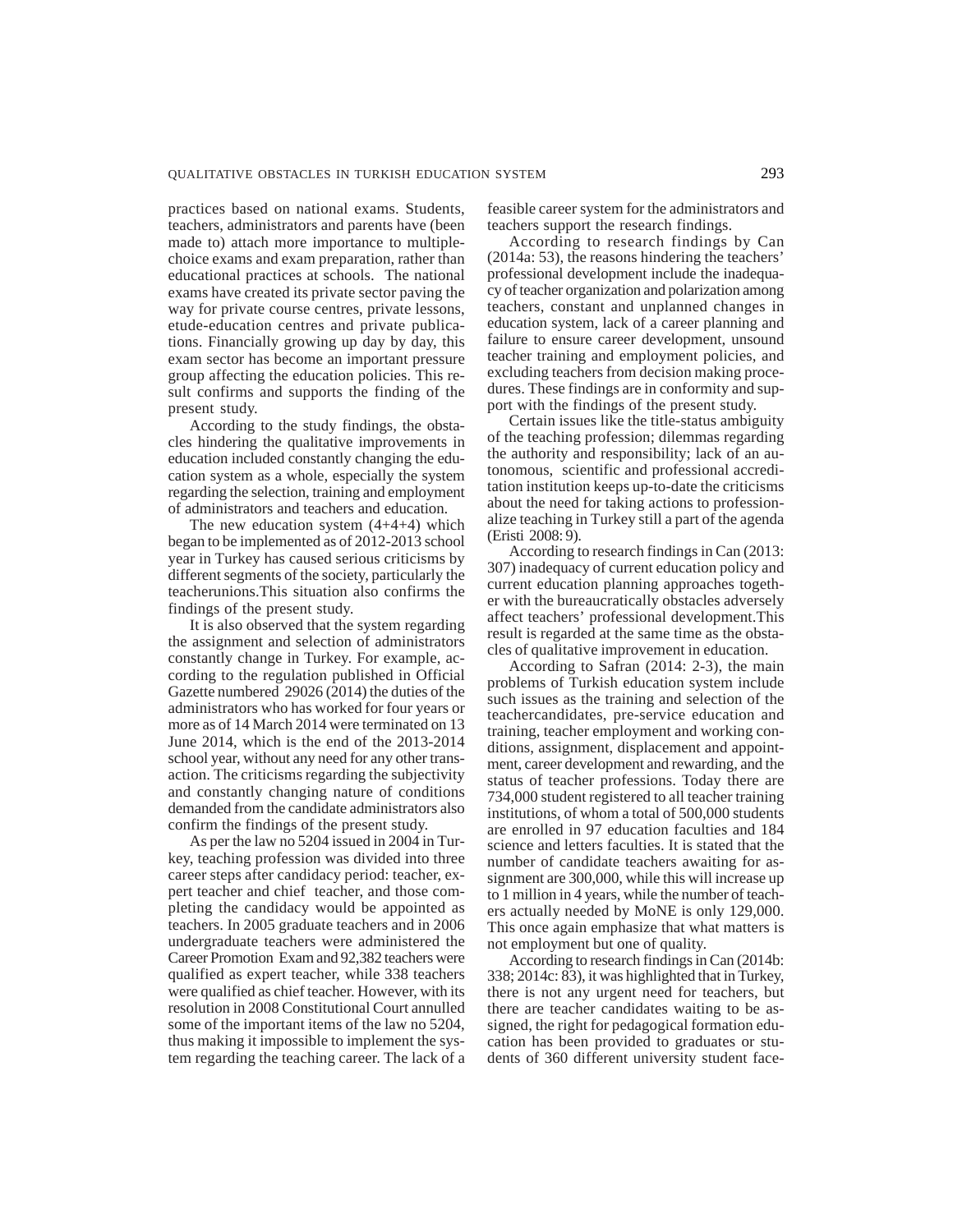to-face and with distant education methods, qualitative problems in teaching profession will continue to exist, and teacher training policies in Turkey teacher are mainly based on quantity rather than quality, the current quality in the fields of teacher training and educational sciences should be enhanced to improve teaching profession, and common standards must be decided. These findings support the findings of the present study.

According to the Education Monitoring Report (2013) published by Education Reform Entrepreneurship (ERG) solutions should be developed in order to analyse and understand the reasons for quality problems in education, correct goals should be support with integrated and effective policies and adequate resources, teaches and teacher policies should be the first priority of the education reform, a shift of "paradigm" should be executed rather than a "signboard shift" in secondary education.

According to Berberoglu (2010), basic factors which can be a solution to quality crises in education are "…correct curricula, correct instructional methods, qualified teachers and principals, well-prepared course books and materials, formation of positive classroom and school environments where students' individual differences ad needs are taken into consideration."

Students are required to be supported by parents and provided with healthy, protective, secure environments with necessary resources for a qualified education. In addition, qualified education requires a programme and sufficient material supply. In political, cultural and economical contexts, efforts are needed to provide qualified education (UNICEF 2000: 4-44).

According to the findings of the research, there are many obstacles hindering the qualitative improvement in Turkish Education System. There seems to be a need for significant efforts, educational planning and policy approaches in order to remove these obstacles.

# **CONCLUSION**

Recently there have been important developments and changes in Turkish education system. Besides these quantitative improvements, there is also a need for quantitative improvements in education. There are apparent attempts, expectations, and demands from different segments of the society for the improvement of the quality of education. The quantitative developments in education may cause the quality to be disregarded. It is also observed that in response to the overall change of education system, teachers and administrators working at different stages of education, including the teacher unions, have expectations and demands for removing the obstacles faced in order to ensure the qualitative improvement in education. According to the results, there are many obstacles in the Turkish education system regarding the management, supervision, programmes and politics. This situation decelerates the qualititative improvement of the education system. Particularly, insufficiency regarding the selection and emplacement of managers and teachers affect the quality of the education system negatively. In addition, frequent and irregular changes of the education system and not taking opinions of managers, teachers, parents, students and non-governmental organizatons are major concerns. The insufficiency of the transition between teaching stages and the lack of emplacement of secondary education and higher education graduates among themselves reduce the effectiveness of the education system. National exams with multiple choice questions applied to students during the secondary and higher education admissions reduce the efficiency of schools and affect the quality of the education negatively. The lack of career planning for managers and teachers, insufficiency and overpolitization of organization among the education, autonomy with regard to education management, lack of being scientific and professional affect the qualitative improvement of the education system negatively.

According to the research findings while economic problems, problems regarding material resources, physical inadequacies are important obstacles of qualitative improvement, and they are not the only factors.

### **RECOMMENDATIONS**

The policies regarding the selection, education and emplacement of teachers and managers should be rearranged. Higher education institutions and programmes raising teachers should be rearranged. An applicable career planning system for managers and teachers should be formed and supported with necessary economic and social resources. The changes to be made regarding the education system should be based on scientific research results. In addition, man-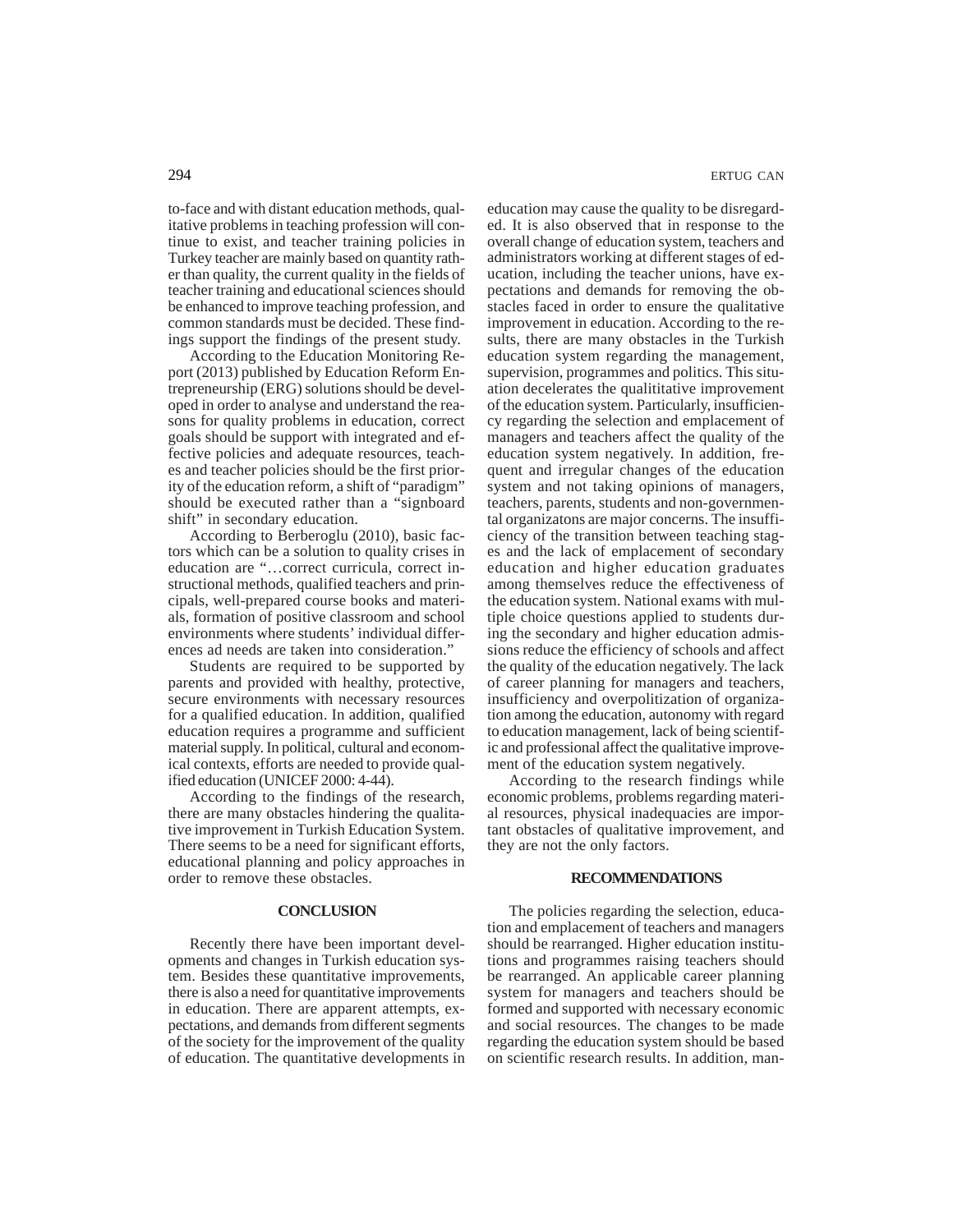agers, teachers, students, parents and nongovernmental organisations should be consulted. The focus on national exams among the education system should be lifted.

The reasons for quality problems in education should be designated through scientific research findings and applicable reasonable should be developed. Policies regarding teacher selection, training and employment should be attached more importance.

Achieving qualified education requires a comprehensive social, cultural, philosophical, political and intellectual transformation.

In order to determine the qualitative obstacles among the education system, further research can be made in other regions of Turkey with bigger samples. The analysis of research could be run using both qualitative and quantitative methods. For a more comprehensive study, universities, nongovernmental organisations, National Education Ministry and parents' participation and support should be ensured.

# **LIMITATIONS**

This research is limited with the managers and teachers having graduate education at the (Istanbul) foundation university at the west of Turkey and the analysis of their answers to 2 open ended questions. Content analysis was applied.

### **NOTE**

1 This article was presented at the I. Eurasian Educational Research Congress. EJER- in Istanbul Universýiity, Istanbul-Turkey on April 24-25-26, 2014.

#### **REFERENCES**

- Akpinar, B 2008. Teachers' views on stress-causing reasons among teachers in education. *Kastamonu Education Journal.* 16(2): 359–366.
- Aksoy HH, Aras HÖ, Çankaya D, Karakul AK 2011. Quality in education: Critical analysis of education economy theories' construction about quality of education. *Journal of Education, Science and Society.* 9(33): 60-99.
- Altunisik R, Coskun R, Yildirim E, Bayraktaroglu S 2002. *Research Methods in Social Sciences, SPSS Applications.* 2nd Edition*.*Sakarya: Sakarya Bookstore.
- Bakioglu A 1994. Problems caused by the increase in Number of students at Universities. *Journal of Yasadikça Egitim*, 33.
- Bakioglu A 1999. The effect of number of students on school administration and school quality, *Marmara University Faculty of Atatürk Education, Journal of Educational Sciences,* 11: 23-38.
- Bakioglu A, Can E 2010. Making Research Projects Widespread At Universities. *The Second International Congress of Educational Research.* Antalya, 2010.
- Berberoglu G 2010. Current MoNE Policies and Practices do not Promise Solutions to Quality Crises in Education. *Education Monitor Report-2010.* Education Reform Enterprise (ERE). Press Bulletin.
- Can E 2010. The Place of Central Exams in Turkish Education System. *In Proceedings of 19th National Education Sciences Congress,* International Cyprus University, Lefkosa, pp. 27-28.
- Can E 2013. Competence Field of Teachers Needing to be Improved: Research and Project Development. *In Proceedings of International 22nd National Education Sciences Congress,* Eskisehir Osmangazi University, Faculty of Education, 5-7 September 2013 Eskisehir, p. 307.
- Can E 2014a. Teachers' Professional Development: Obstacles and Suggestions. *4th International Symposium of Policies and Issues on Teacher Education, ISPITE2014.* Faculty of Education of Hacettepe University, 15-16 May 2014, Ankara. pp. 52-55.
- Can E 2014b.Teacher Training and Distance Education. *9th International Balkans Education and Science Congress,* 16-18 October 2014. Trakya University, Edirne, P. 338.
- Can E 2014c. Do Pedagogical Formation Programs Raise Qualified Teachers? *Proceedings of the 22nd National Education Sciences Congress* 4-6 September 2014, Kocaeli University: Kocaeli, P. 83.
- Can E 2014d. Current Issues in Education. *VI. International Congress of Educational Research.* 5-8 June 2014 Hacettepe University, Ankara, Turkey, pp. 67- 68.
- Dailler JP 2002.Versune Meilleure Gestion Québecoise De la Qualitéen Enseignement Supérieur: Un Outilmultimédia Interactif 11e Colloque Annuel de la Sociétéd' Evaluation de Programme- quoi de Neuf en Evaluation de Programme Québec.
- Dogan E 2002. *Total Quality Management in Education.* Ankara: Academy Plus.
- Dogan F 2008. *Stress Sources of Primary School Teachers and their Coping Strategies (The Case of Kilis).* Master Thesis, Unpublished. Educational Sciences Institute. Gazi University: Ankara.
- Education Reform Enterprise (ERE) 2011. (Education Monitor Report 2010). From <http: //erg. sabanciuniv. edu/sites/erg.sabanciuniv.edu/files/EIR2010\_ izleme%20raporu.pdf> (Retrieved on 21 January 2014).
- Education Reform Enterprise (ERE) 2013. (Education Monitor Report 2013) From<http: //erg. sabanciuniv. edu/sites/erg.sabanciuniv.edu/files/EIR2012\_ izleme%20raporu.pdf> (Retrieved on 21 January 2014).
- Eristi, B 2008. Teaching profession and characteristics. In: IK Yurdakul (Ed.): *Teaching Professional Development*. Eskisehir: Publication of Anadolu University. No: 2592, P. 9.
- Guler, A 2006*. The Subjects Causing Problems in Teacher-Manager Relations at Elementary Schools.* Mas-